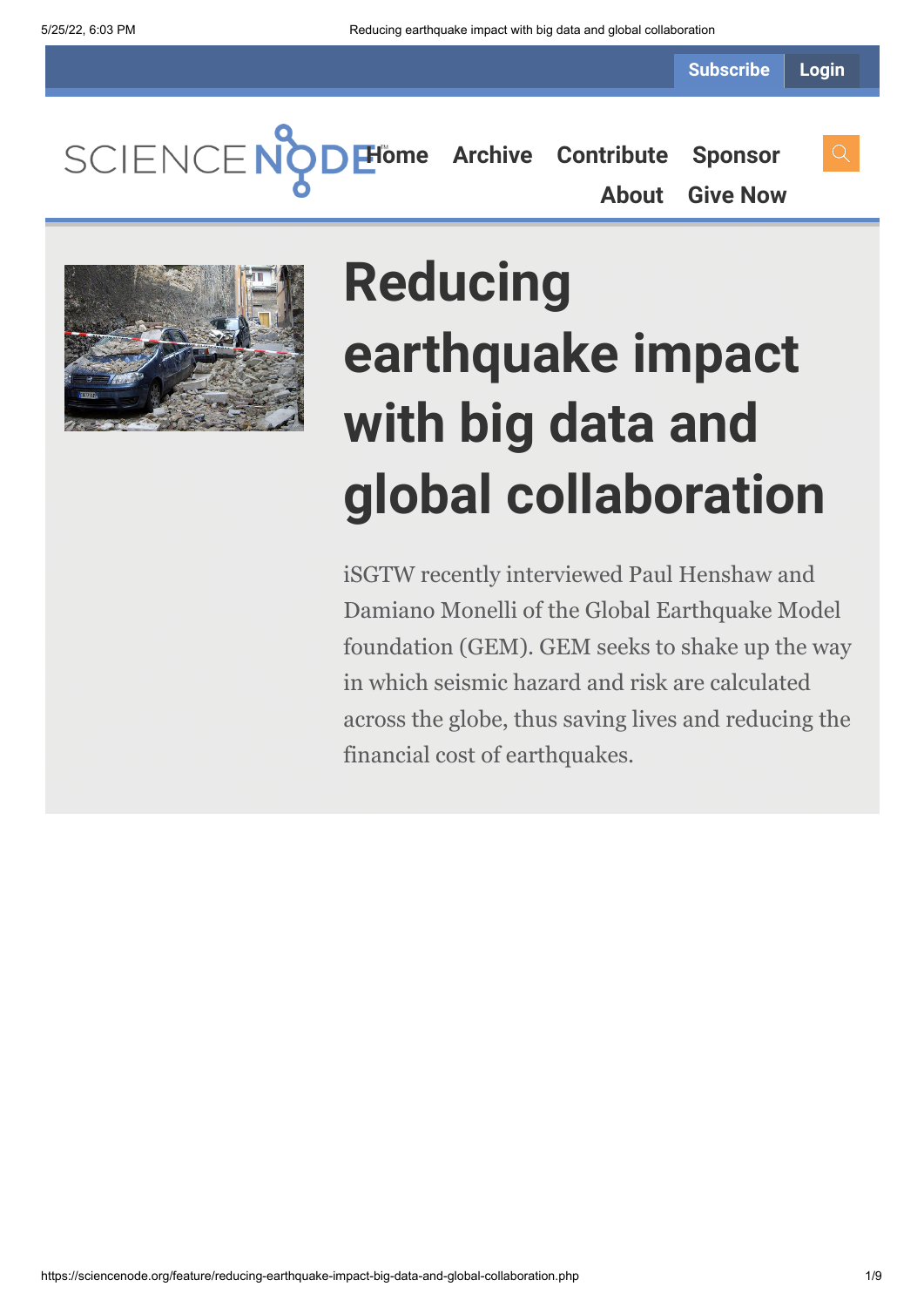

*Pink squares represent data points from the historical catalog and colored dots show data from the instrumental catalog. Image courtesy GEM [foundation. Front page image courtesy UCL](http://www.flickr.com/photos/uclmaps/) [Mathematical and Physical Sciences, Flickr, CC-BY](http://creativecommons.org/licenses/by/2.0/) 2.0.*

iSGTW *recently interviewed Paul Henshaw (PH) and Damiano Monelli (DM) of the Global Earthquake Model foundation (GEM). GEM seeks to shake up the way in which seismic hazard and risk are calculated across the globe, thus saving lives and reducing the financial cost of earthquakes.*

#### **What is the GEM foundation?**

**PH:** [The GEM foundation](http://www.globalquakemodel.org/gem/) is a public-private partnership and its objective is to produce global datasets describing earthquakes and their consequences, as well as tools to further the science of seismic risk assessment.

#### **Who's involved?**

**PH:** Our sponsors from the private side include many companies from the insurance and

#### **Posted on JAN 22 2014 2:09PM**



**[Andrew Purcell](https://sciencenode.org/author/andrew-purcell.php)** European editor

**Share this story**



# **Republish**

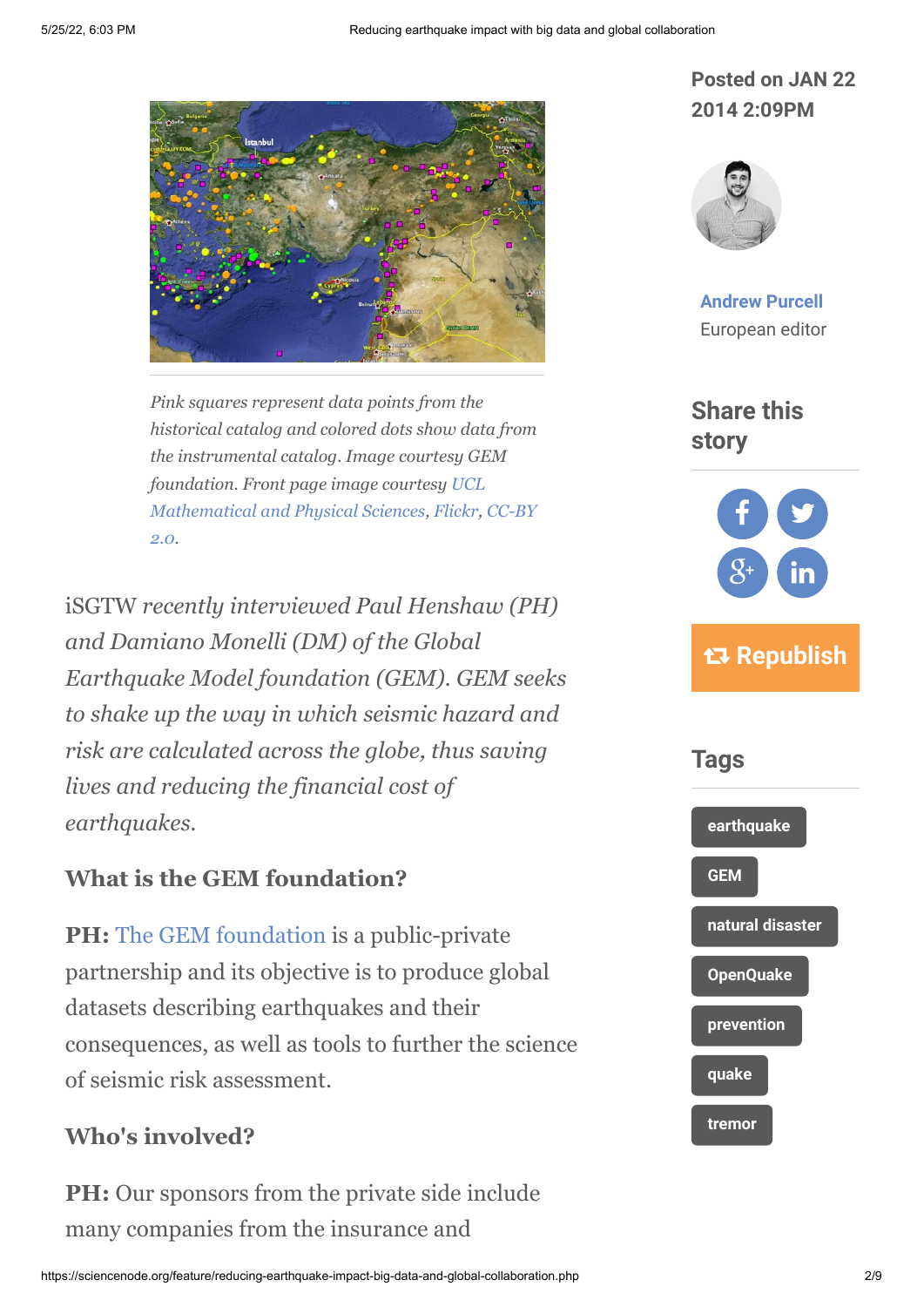reinsurance industries, civil engineering companies, and software companies, too. On the public side, we have geological surveys from various countries, civil protection agencies, humanitarian organizations, *etc*.

#### **What do you do?**

**PH:** We have collaborations with scientific consortia to produce global datasets. One example of this is [the historical earthquake catalog](http://www.globalquakemodel.org/what/seismic-hazard/historical-catalogue/). In [collaboration with the INGV \[the Italian National](https://www.google.ch/url?sa=t&rct=j&q=&esrc=s&source=web&cd=1&cad=rja&ved=0CC0QFjAA&url=http%3A%2F%2Fwww.ingv.it%2Fufficio-stampa%2Fstampa-e-comunicazione%2Farchivio-rassegna-stampa%2Frassegna-stampa-2008%2Fmarzo%2Fgeologia-misura-e-posizionamento-spaziale&ei=KmuPUu_nFKGl4ATz14HgBQ&usg=AFQjCNEBAztYWaovo2b8aGdWUtqZxXic9g&bvm=bv.56988011,d.bGE) Institute of Geophysics and Volcanology] and others, researchers have gone back through archives and documents to produce a catalog of earthquake events for the last 1,000 years.

**DM:** All of this data will be made available online to the public. We also have another catalog that complements this called [the instrumental catalog,](http://www.globalquakemodel.org/what/seismic-hazard/instrumental-catalogue/) which includes data that has been directly recorded by seismic networks over the last century.

## **How do you create a catalog with data on earthquakes stretching back almost a millennium?**

**DM:** Basically, from historical documents you can try to give estimates of the intensity of earthquakes. People describe the damage caused by the events and, because we have an understanding of how people built their houses at a given time, we can approximate the magnitude of historical events, with a given amount of uncertainty, of course. This is, however, still useful information as it lets us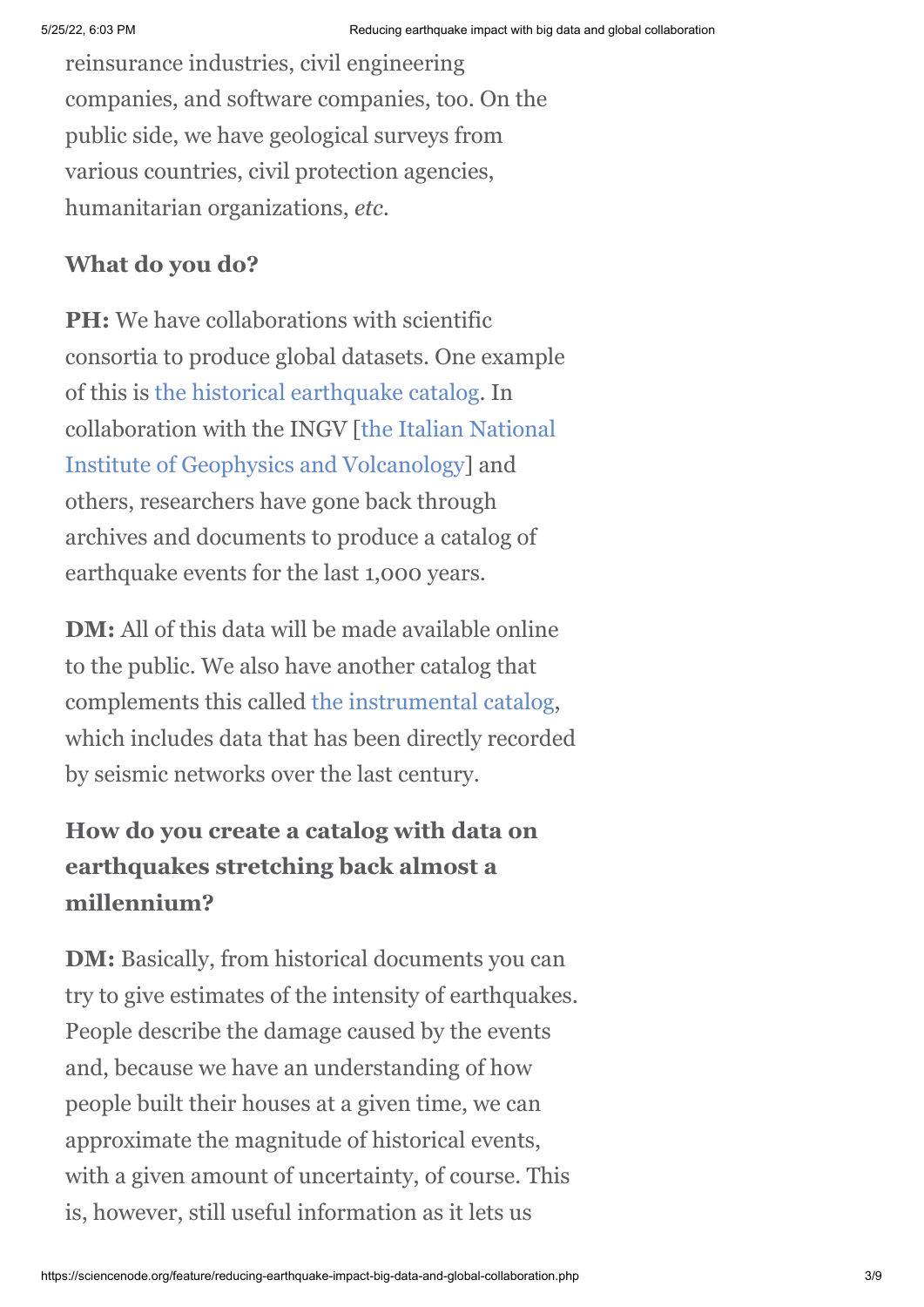know where and when earthquakes have happened in the past and from this we can estimate average occurrence rates. It's a very important data set.



*Screenshots from the OpenQuake platform. Click for larger version. Image courtesy GEM foundation.*

## **What about the tools produced?**

**PH:** In addition to these catalogs, we also have lots [of other projects, too. As part of these projects, we](http://www.globalquakemodel.org/gem/mission/products-services/#datasets) have a group that has produced tools for collecting information. This includes software for Android tablets and Windows PCs, which enables them to be used to go out and gather data from buildings, including information about how their structure may have been damaged by earthquakes. These [tools and datasets will be included in the](http://www.globalquakemodel.org/openquake/about/platform/) OpenQuake platform. Users will be able to go out and collect data about buildings before and after an earthquake event and share that information with us using a taxonomy for describing buildings, which was created by consortia within GEM.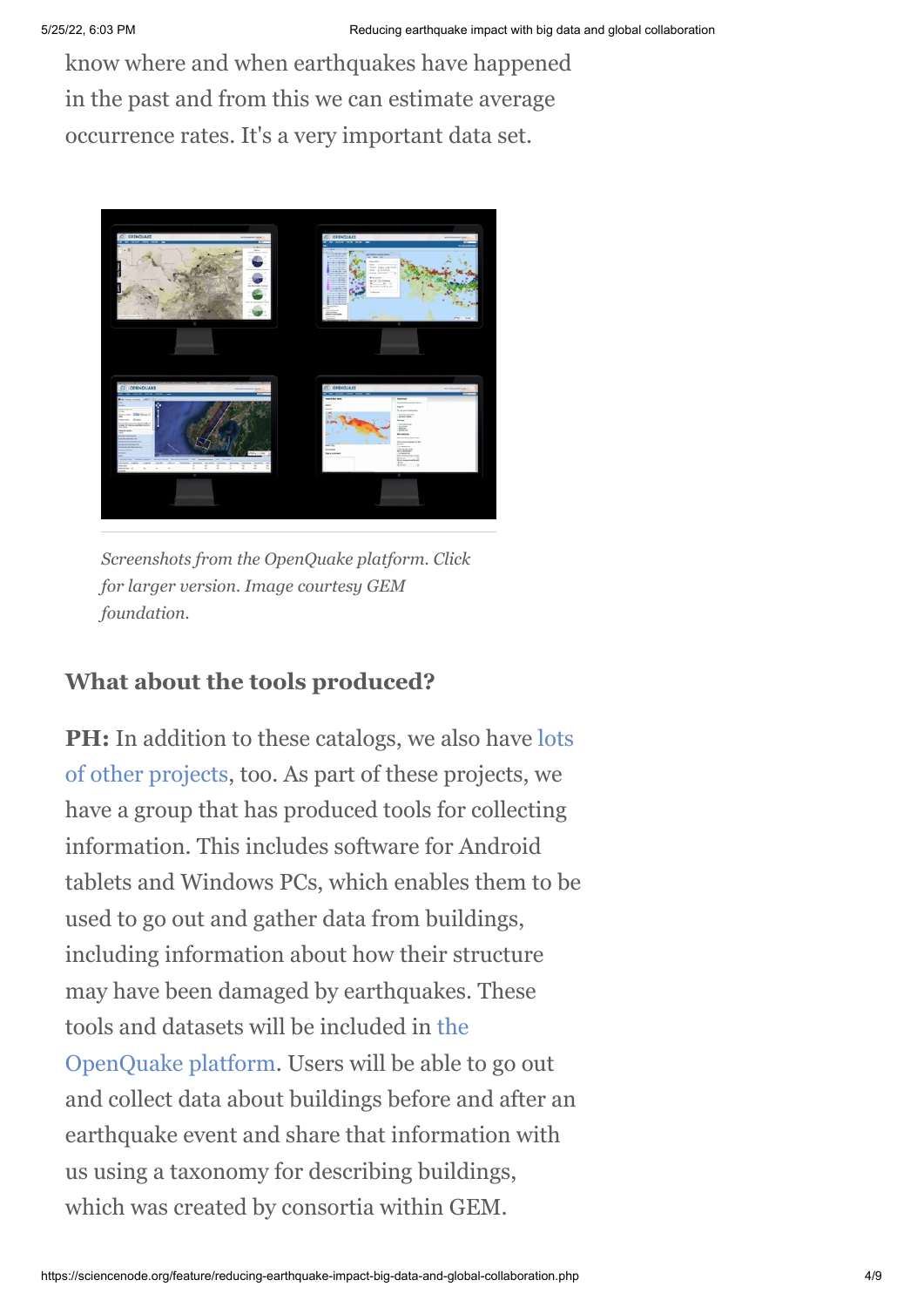We have datasets, tools, and standards that have been developed in collaboration with experts all around the world. But this is just one of the activities that GEM undertakes. There are also regional programs which complement the global data set approach with local knowledge from experts in a given region.

**DM:** The idea is basically to interact with scientists in different regions of the world to build hazard and risk models. GEM has been working in Europe with an EU-funded project called [SHARE](http://www.globalquakemodel.org/what/regions/europe/) [Seismic Hazard Harmonization in Europe], which has produced a new seismic model for the region. There are similar initiatives around the world, such as [Earthquake Model for the Middle East](http://www.globalquakemodel.org/what/regions/middle-east/) and [Earthquake Model Central Asia](http://www.globalquakemodel.org/what/regions/central-asia/). We are also now [starting another regional initiative called The](http://www.globalquakemodel.org/what/regions/south-america/) Seismic Risk in South America project.

# **Perhaps you could explain to the** *iSGTW* **readers your motivation for doing this and for making all of this data available online?**

**PH:** Most people who are at risk from earthquakes often don't know the real extent to which they're at risk. And, even for those cases where people do know that they're at risk, it can often be difficult to compare the data from one region with another, because they've often not been collected in the same way.

**DM:** Hazard and risk aren't always modeled in the same way around the world, so there are huge disparities. There are regions where the analysis is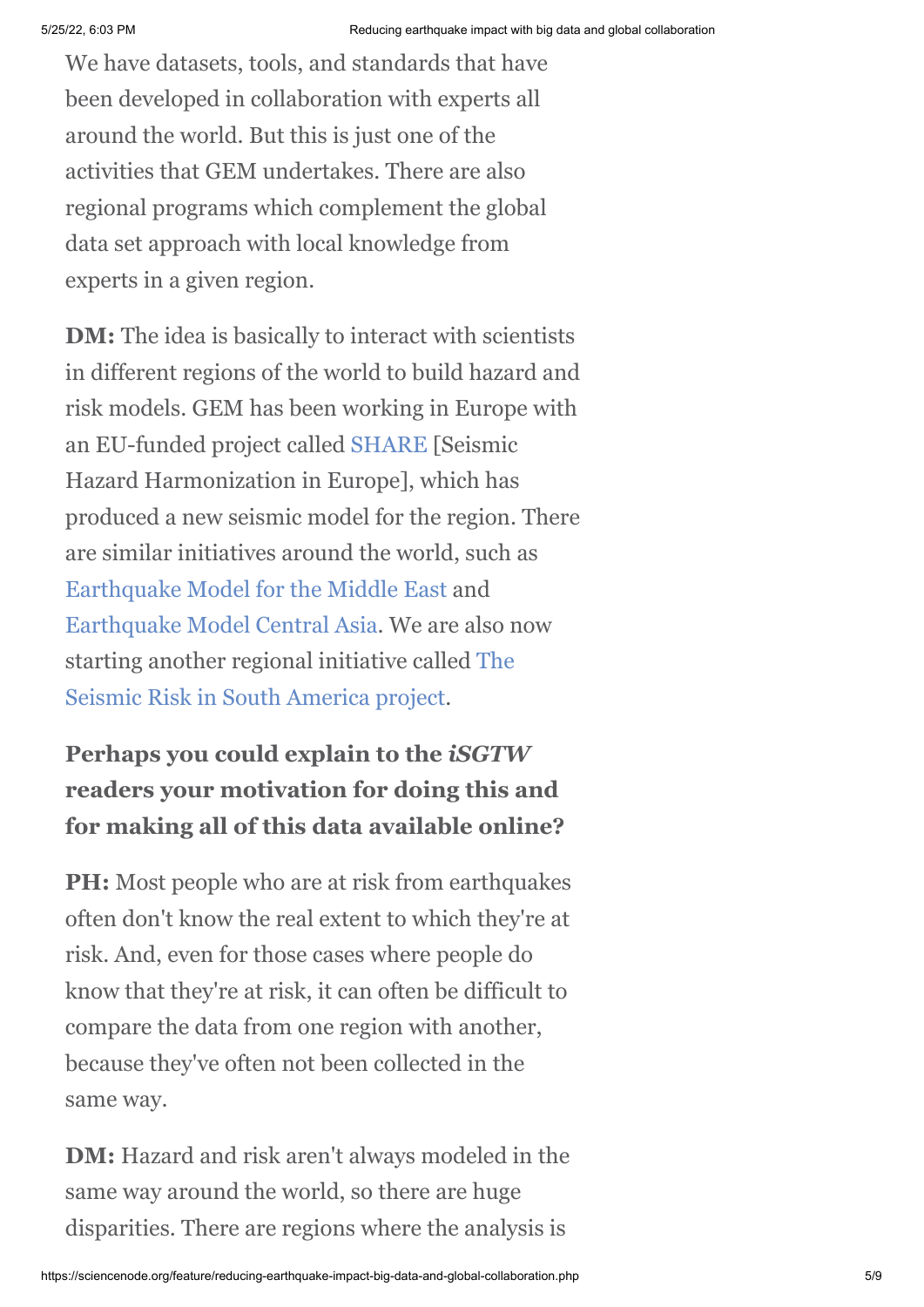very advanced and other regions where the knowledge is actually very poor. GEM is trying to fill these gaps and create a global community that can work on homogeneous standards and understanding of seismic hazards and risk. Currently, knowledge is not always as accessible or as transparent as it should be, so GEM is also embarking on an effort to make calculation of seismic hazard and risk a more transparent process. This way, interested people can really understand how these numbers are computed and where they're coming from. Everything that GEM does is open: both the data and the software itself.

**PH:**



*Ross Stein, co-founder of GEM, talks about* defeating earthquakes' at Ted<sup>x</sup> Bermuda. Video *courtesty Ted<sup>x</sup> Bermuda.* 

Having a calculation engine that's open source where the users can see how the calculation is performed and what assumptions have been made is very important. Open data, combined with opensource calculation in this manner, means that anyone can see how we got a particular set of numbers in a completely transparent manner. By comparison, the existing commercial tools are not usually open and transparent in this way and it can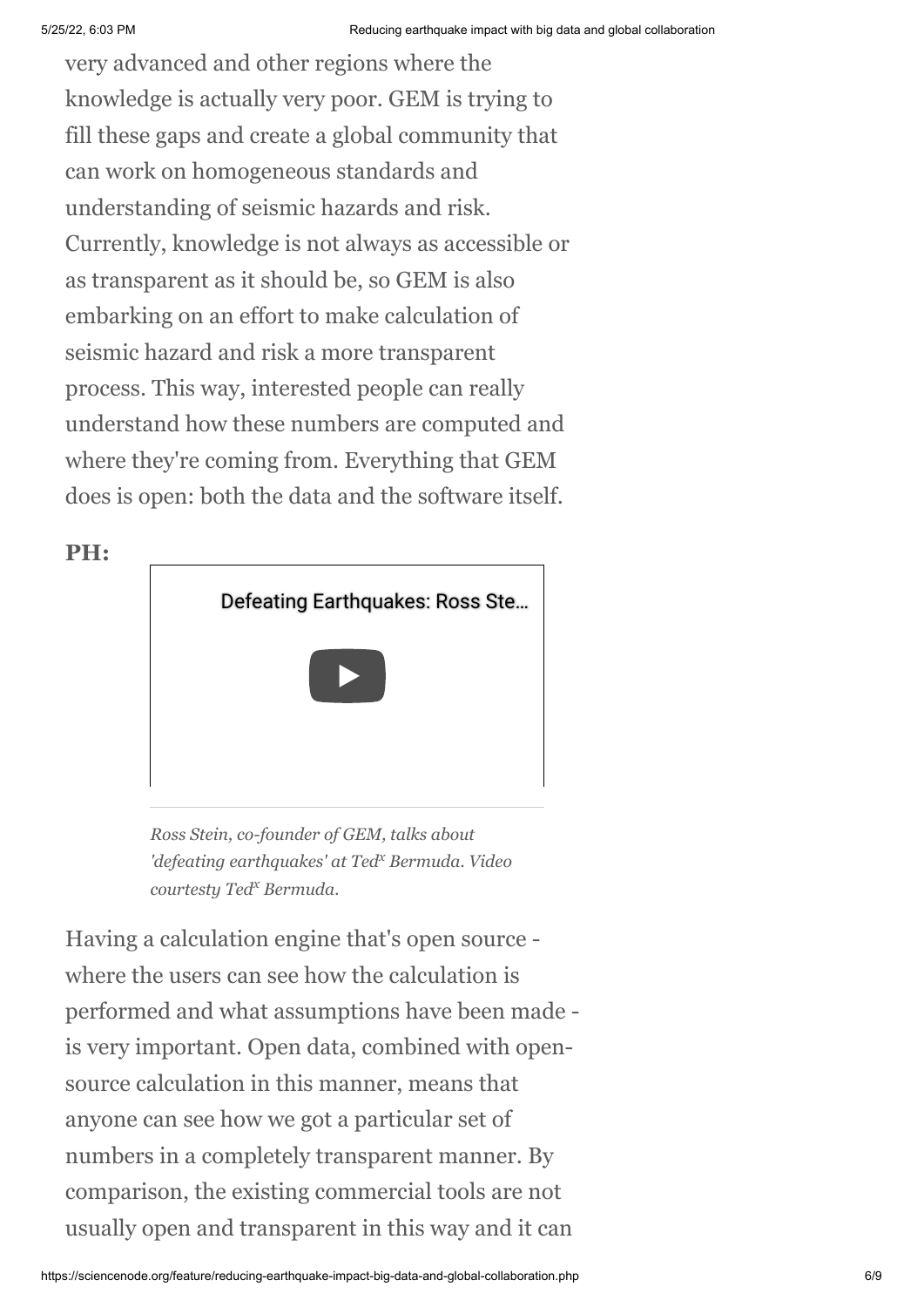sometimes be difficult to see how calculations have been performed and what assumptions have been made. This transparency aspect is not just considered very important by our public sponsors, but also by our private sponsors, too.

## **How about volunteer computing? Does that play a role in your plans?**

**PH:** We're interested in volunteer computing platforms, both as a means of communicating information about GEM and as a way of doing something useful following earthquake events. After earthquake events, people are often keen to do something. Perhaps after an event people realize that they're more vulnerable than they previously thought and a want to run their own calculations. But there are also others who just want to help out. So, we feel that there is a potential there that we should investigate… it's a very exciting idea.

**DM:** Yes, volunteer computing could be a great way to work with people in developing countries, who may not necessarily otherwise have access to computation infrastructure.

## **So, what's next for the project?**

**PH:** Well, we've just released the first version of the calculation engine, and we are now working on the desktop tools to help users prepare input for the engine. We're also going to continue working on the web-based platform and we've built a web interface that allows users to run calculations without having to use the command line. I see a great deal of value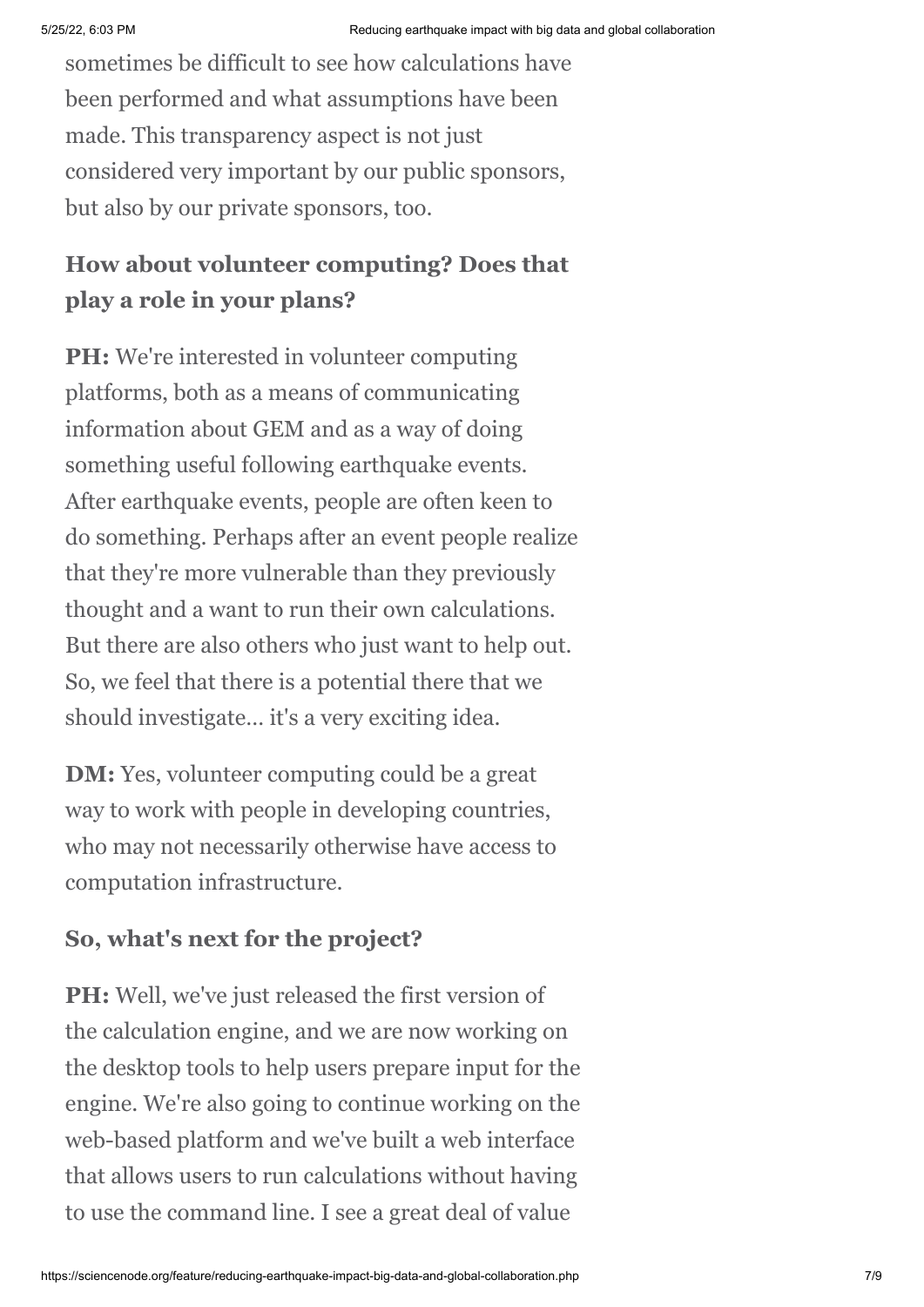in this for our training workshops and for our own cloud-based system, which allows users to run simulations. We need to continue working on this to add features and make it more user-friendly.

We need to port our engine to a small virtual machine, so as to run in a voluntary-computing environment - that's something I'd like to try to get started over the next few months. We will also continue to work with the regional programs, and there are lots of other things going on, too.